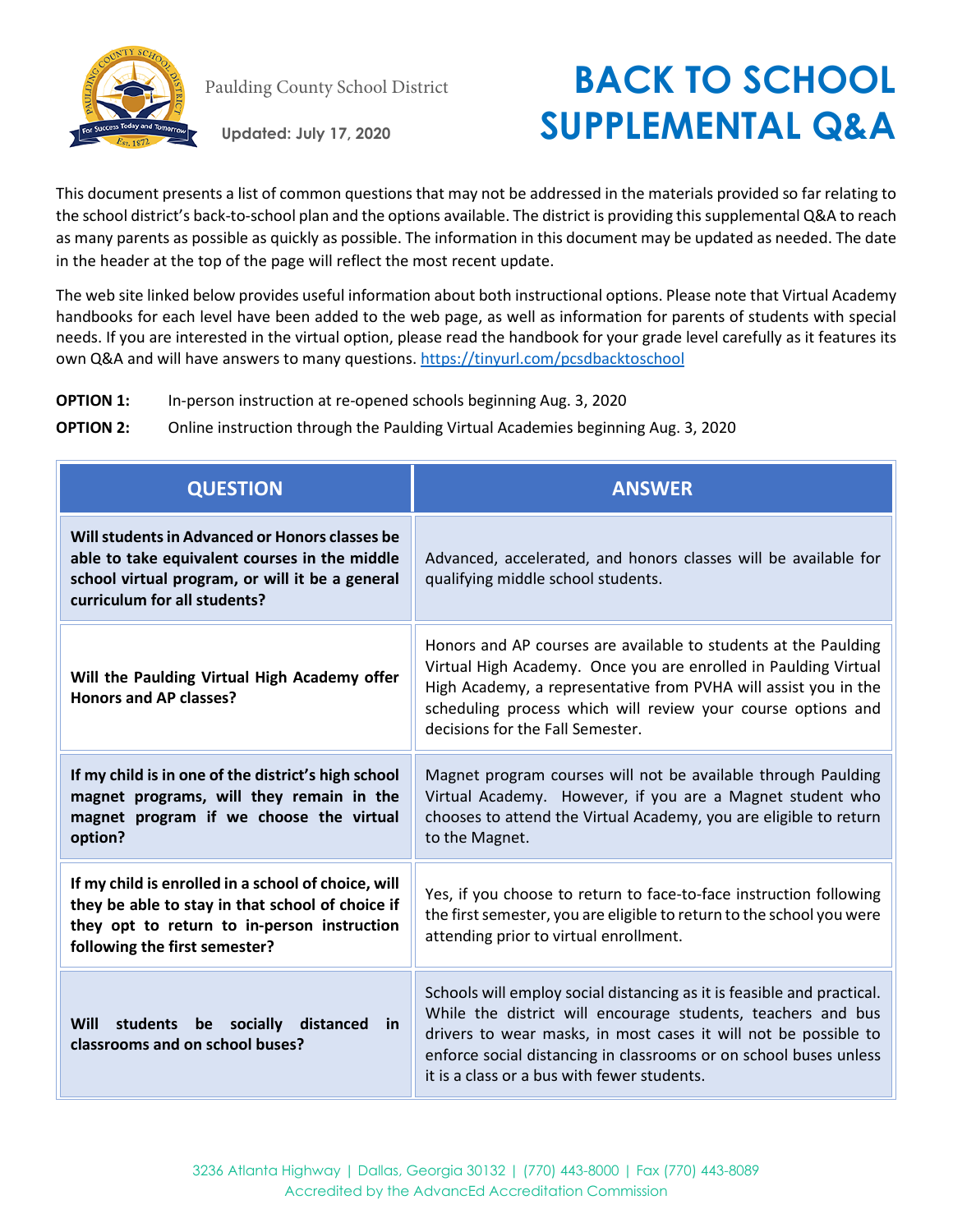| When are open houses, and how will they<br>work?                                                                                        | Information about Open Houses is available on the school district<br>web site, or you can download the informational document by<br>clicking here. (Updated 7/15)                                                                                                                                                                                                                                                                                                                                                             |
|-----------------------------------------------------------------------------------------------------------------------------------------|-------------------------------------------------------------------------------------------------------------------------------------------------------------------------------------------------------------------------------------------------------------------------------------------------------------------------------------------------------------------------------------------------------------------------------------------------------------------------------------------------------------------------------|
| Can students switch to the virtual program if<br>the in-person instruction doesn't work out,<br>and vice versa?                         | No, having students switch back and forth between the in-person<br>and virtual programs would create logistical and staffing issues.<br>Students who register for the virtual program are committing to<br>one semester. However, beginning August 3 <sup>rd</sup> there will be a one-<br>time 10-day window where parents may withdraw their student<br>from the virtual program and enroll them for in-person instruction<br>at their school.                                                                              |
| Will there be an after-school program for<br>elementary students, i.e., Learning Bridge?                                                | Yes, Learning Bridge is currently registering students. Please visit<br>https://learningbridgepaulding.com/ for cost and registration<br>information. Learning Bridge is currently updating their<br>reopening protocols according to guidance from Georgia's Bright<br>From the Start, the state department that licenses and monitors<br>Georgia daycares. All Learning Bridge safety updates and<br>protocols will be posted directly to their company website.                                                            |
| Will the school district reconsider optional<br>masks for students and staff and make them<br>mandatory?                                | The school district recognizes that wearing a face mask is a<br>personal choice for families and, therefore, will not mandate that<br>masks be worn. However, the school district does strongly<br>encourage that all students and staff wear masks. Should the<br>wearing of masks be mandated by local, state or federal<br>requirement, the school district will follow that direction.                                                                                                                                    |
| Will students in the virtual program be<br>required to physically visit their school to<br>complete academic tasks or take assessments? | In some cases, students may be asked to physically visit the school<br>to complete certain academic tasks or take assessments. If<br>parents/students object to this requirement, the school will work<br>with the student to find an alternate solution. In the case of<br>standardized assessments, please note that the Georgia<br>Department of Education has filed a request with the federal DOE<br>to exempt all Georgia students from standardized tests this school<br>year. That request has not yet been approved. |
| Will students with special needs and an IEP<br>receive instruction to meet their needs under<br>the virtual option?                     | Yes. Special education services will be provided differently in an<br>online environment. Once a student with a disability has been<br>registered with PVA, the Exceptional Students Education Program<br>(ESEP) coordinator will facilitate an IEP to discuss possible<br>amendments to the student's IEP to reflect acceptance into PVA.<br>Please read the document for parents of students with special<br>needs here: www.tinyurl.com/pcsdbacktoschool                                                                   |
| Can middle school students who choose the<br>virtual option participate in band or chorus<br>classes?                                   | No, students who wish to take band or chorus classes must opt for<br>the in-person instruction option as these classes will not be<br>available under the virtual option.                                                                                                                                                                                                                                                                                                                                                     |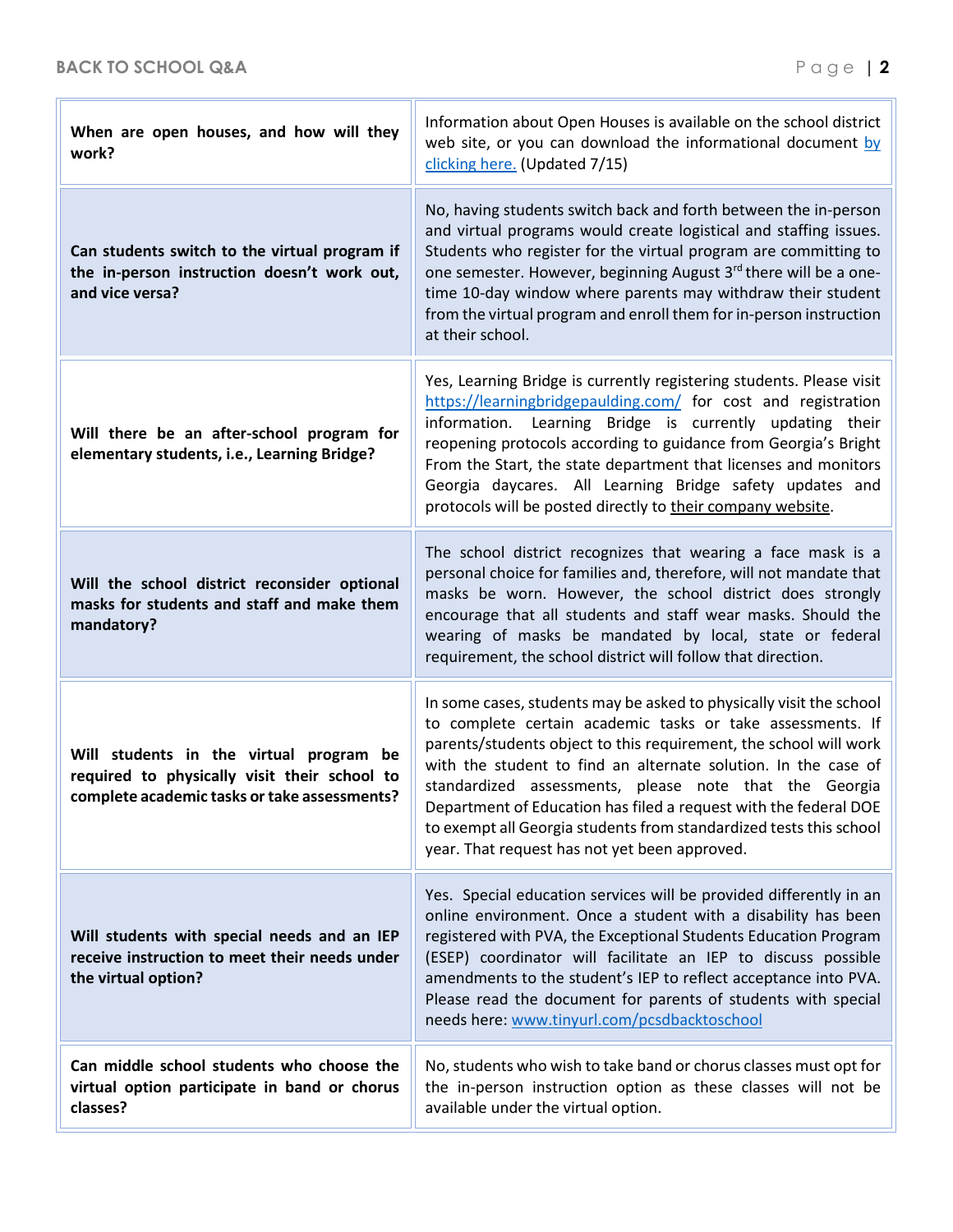| <b>NEW QUESTIONS</b>                                                                                                               |                                                                                                                                                                                                                                                                                                                                                                                                                                                                                                                                                                                                                                                                                                                                                                                                                                                                                                                                                                                                                                                                                                                                                                                                                                           |
|------------------------------------------------------------------------------------------------------------------------------------|-------------------------------------------------------------------------------------------------------------------------------------------------------------------------------------------------------------------------------------------------------------------------------------------------------------------------------------------------------------------------------------------------------------------------------------------------------------------------------------------------------------------------------------------------------------------------------------------------------------------------------------------------------------------------------------------------------------------------------------------------------------------------------------------------------------------------------------------------------------------------------------------------------------------------------------------------------------------------------------------------------------------------------------------------------------------------------------------------------------------------------------------------------------------------------------------------------------------------------------------|
| Is the school district considering pushing back<br>the start of school?                                                            | No, the first day of school remains August 3, 2020. (Added 7/13)                                                                                                                                                                                                                                                                                                                                                                                                                                                                                                                                                                                                                                                                                                                                                                                                                                                                                                                                                                                                                                                                                                                                                                          |
| What will happen if there is a confirmed case<br>in a student or staff member?                                                     | The school district will work closely with the Department of Public<br>Health and will handle each situation on a case-by-case basis. The<br>district's response may vary due to the facts and circumstances of<br>each case. Parents will be informed of any confirmed case in a<br>school. (Added 7/13)                                                                                                                                                                                                                                                                                                                                                                                                                                                                                                                                                                                                                                                                                                                                                                                                                                                                                                                                 |
| Will the school district's attendance policy<br>change?                                                                            | Yes, the school district will take a more flexible stance with<br>attendance this school year because it is extremely important that<br>any student who is not feeling well and is exhibiting fever or other<br>symptoms stay home from school. For that reason, PCSD schools<br>will not be offering attendance incentives this school year. (Added<br>7/13)                                                                                                                                                                                                                                                                                                                                                                                                                                                                                                                                                                                                                                                                                                                                                                                                                                                                             |
| As the parent of an elementary student, if I<br>choose the virtual option how much time will<br>be spent at the computer each day? | Elementary students enrolled in PVEA will be taught live,<br>interactive, videocast lessons between the hours of 8:00 AM and<br>2:30 PM just like their peers who choose the option for in-person<br>instruction. Live lessons and instructional support will be video<br>cast and interactive, so students must be online to attend the live<br>lessons (ex., Zoom meetings). However, they will not be sitting in<br>live lessons all day. The daily schedule of the live lessons will be<br>determined by each teacher and communicated to parents in<br>advance.<br>When not attending the live video cast lessons, students will have<br>independent classwork and assignments to complete on their own<br>time. Parents can determine the other hours of the day when their<br>children complete independent work. Just like the face-to-face<br>classrooms, students will have a mixture of whole group lessons,<br>small group support with the teacher, independent classwork,<br>independent reading, activities, and assessments. Elementary<br>parents can expect their children to participate in scheduled, live<br>lessons and unscheduled independent classwork for a total of 4-5<br>hours each school day. (Added 7/13) |
| Will my elementary gifted student receive<br>gifted services (Venture) if I choose the virtual<br>back to school option?           | Yes, gifted services will be provided to students who have chosen<br>the virtual back to school option. (Added 7/13)                                                                                                                                                                                                                                                                                                                                                                                                                                                                                                                                                                                                                                                                                                                                                                                                                                                                                                                                                                                                                                                                                                                      |
| If I missed the July 13 deadline to enroll my<br>student in the Virtual Option, is there still a<br>way to enroll them?            | If you missed the deadline to apply for one of the Paulding Virtual<br>Academies, you should plan to send your student to school on<br>August 3 <sup>rd</sup> under the In-Person Instruction Option. However, you<br>may contact your school front office to request that your student<br>be placed on a waiting list for a transfer to the Virtual Option.<br>Waiting list transfer requests will be granted only if additional                                                                                                                                                                                                                                                                                                                                                                                                                                                                                                                                                                                                                                                                                                                                                                                                         |